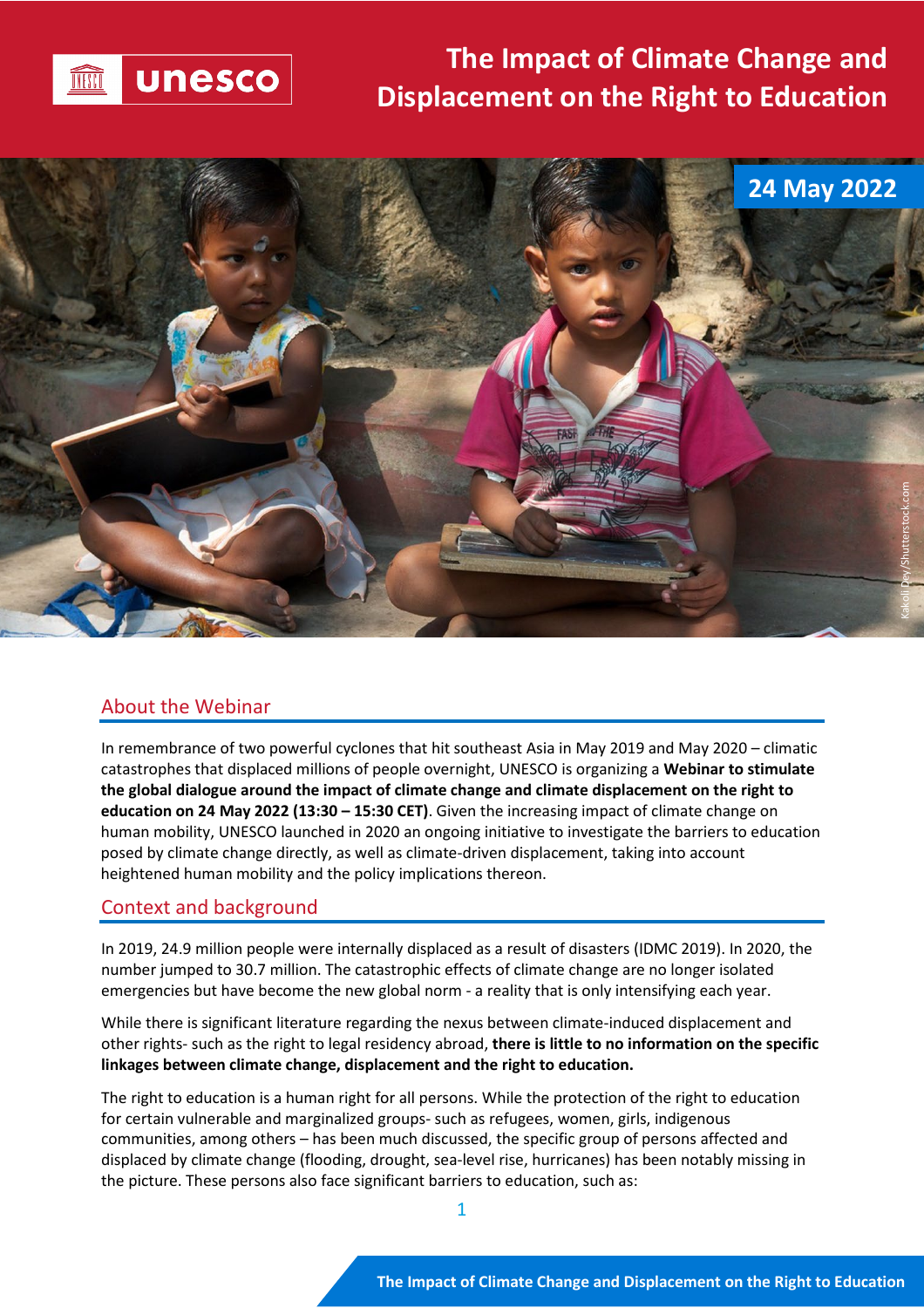- $\triangleright$  Schooling infrastructure destroyed by floods and prolonged school closures
- $\triangleright$  Language barriers for persons displaced in other regions
- $\triangleright$  Risk of dropout to pursue economic activity following climate-induced poverty
- $\triangleright$  The lack of legal residency rights for persons displaced internationally, and even internally in some cases, as a result of climate change

**The barriers to education faced by climate-displaced persons are affecting a larger portion of the global population each year.** Indeed, those displaced by climate change are not limited to those displaced by disasters – which have occurred for centuries, although research shows that climate change is increasing the frequency and intensity of such disasters. Populations can be displaced due to loss of territory (sea-level rise); lack of food and water (desertification); and loss of livelihoods (drought and flooding destroying agriculture; coral bleaching impacting tourism). Therefore, to fully realise SDG 4 and protect and fulfil the right to education for all, it is critical to ensure this growing, but politically invisible, population can continue to access education, as well.

In order to build evidence on the real barriers to education that exist on the ground and develop recommendations for climate displaced persons' right to education, UNESCO has developed the initiative – "The Impacts of Climate Change and Displacement on the Right to Education"- with three main milestones:

- A [policy](https://unesdoc.unesco.org/ark:/48223/pf0000374966) paper containing a literature review and general recommendations published in December 2020;

- In-depth country case studies with empirical data collection in four regions (Asia & the Pacific, Latin America & the Caribbean, East Africa, and Southeast Europe); and

- A global synthesis report containing policy recommendations and tailored practices for countries around the globe.

### Rationale

While empirical evidence is still being gathered, preliminary findings indicate the following trends across all regions around the globe:

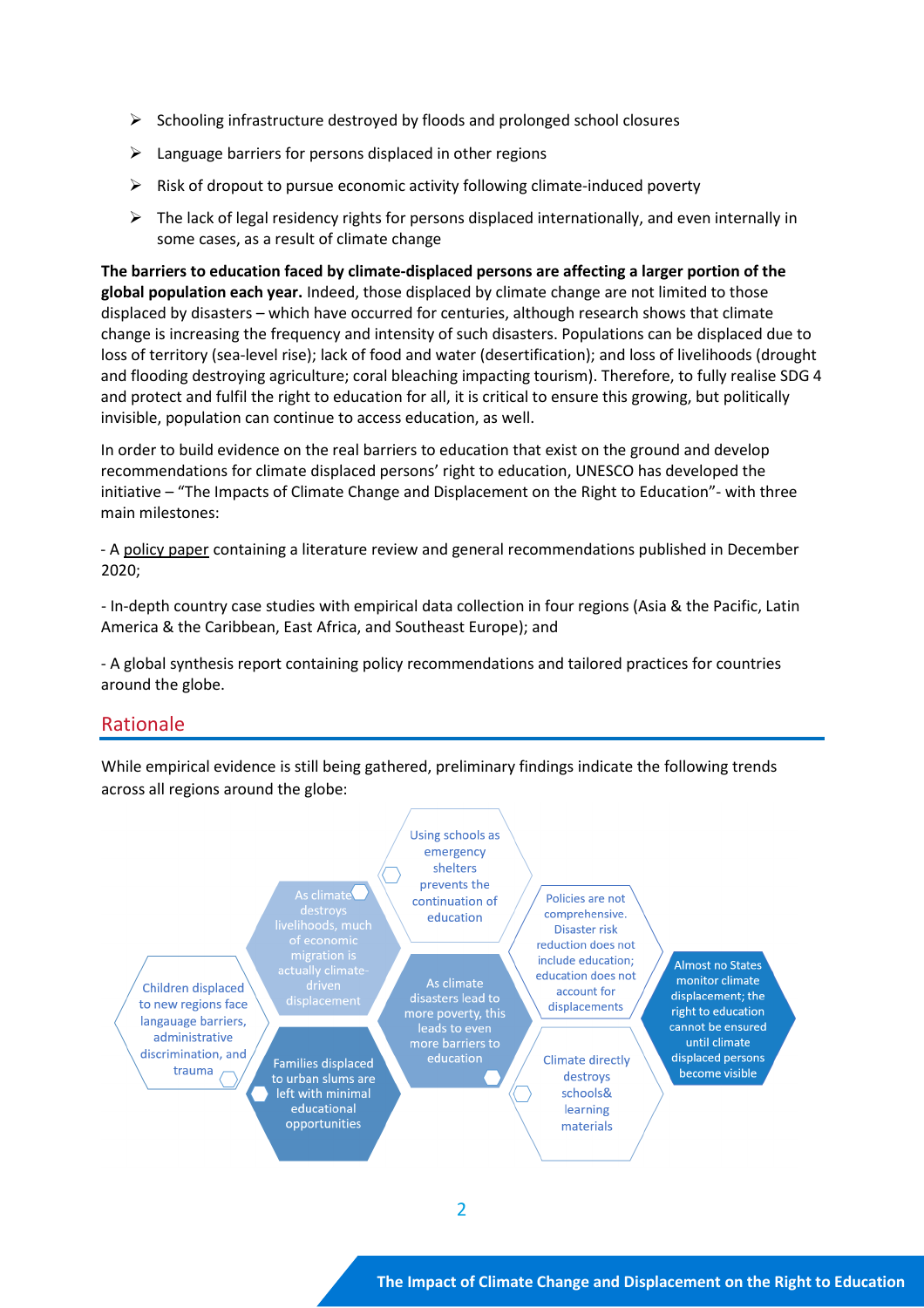While these general trends are evident in almost all reviewed countries, it is important to also recognize that the **challenges are much more complex due to the varying displacement patterns and subsequent varying barriers to education** between the different regions.

Regarding the displacement patterns, research shows that, while all four regions studied exhibit temporary climate displacement patterns following rapid-onset events – such as hurricanes, cyclones, flooding, and landslides that force millions out of their homes overnight, Asia & the Pacific presents the most circular displacement – moving for work while the climate threatens livelihoods and returning to rural lands once conditions ease. East African affected persons often are displaced to urban slums or move to refugee camps, while persons displaced by rapid-onset events in the Caribbean typically return to their place of origin after temporary displacement, given the limited mobility options on islands.

**Displacement patterns are different across countries and regions, and so are the barriers to education amidst climate displacement.** For example, among the Caribbean islands, there seems to be no language barriers during climate displacement whereas language barriers present a major challenge for the climate displaced persons in Asia & the Pacific, given that being displaced just to the next province over within the same country often entails speaking a different local dialect or ethnic minority language. Similarly, climate-driven livelihood losses and subsequent poverty present a major barrier for participation in education in East Africa, given that the vast majority of the population is employed in agriculture and nomadic pastoralism. They spend any available funds to buy food amidst extreme drought and starvation, leaving limited financial resources for schooling. In the Balkan states, however, a smaller percentage of the population is dependent on agriculture for their livelihoods, and therefore the impact of floods and droughts on income levels is less of a barrier to education than in East Africa.

In this context, the objective of this Webinar is **to foster a global dialogue on the complexities of climate displacement and the barriers to education** posed by climate change while bringing awareness of this rather novel phenomenon to policymakers and practitioners in order to, more specifically:

- Gather insights from experts and critical actors from various regions studied to better understand specific challenges and trends;
- Identify and discuss common as well as context-specific emerging challenges, as well as the varied and different patterns of displacement and barriers to education among the different regions;
- Taking into account the existing lack of a single, comprehensive definition of "climate-displaced person," explore whether and/or why having such a standardized and widely-accepted definition is politically, legally, and functionally important;
- Brainstorm preliminary policy messages and key takeways to protect and fulfill the right to education in the face of climate-driven disruptions and displacement.

# The scope and deliverables of the webinar

The Webinar will focus on four **key questions which will be discussed in a round-table panel with key experts and stakeholders**:

1. How can countries best **identify populations** prone to, or currently experiencing, the effects of climate change and climate displacement, as well as the **barriers to education** such groups face? What are some barriers to education as a result of climate change that are often

3